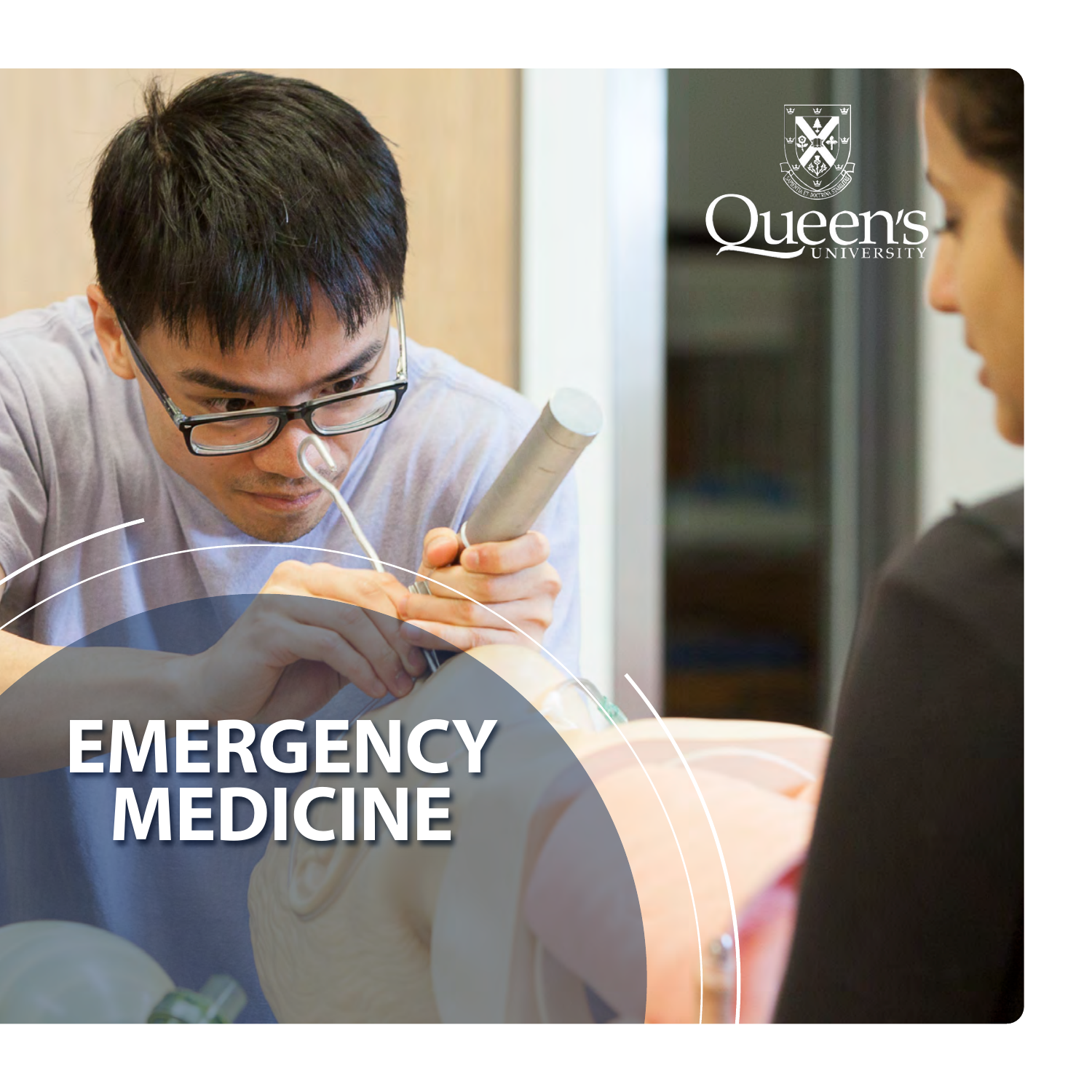### Welcome

The Department of Emergency Medicine at Queen's University is proud to offer a five-year residency program in Emergency Medicine, fully accredited by the Royal College of Physicians and Surgeons of Canada. Our program has an excellent national reputation which has allowed us to attract top medical student candidates every year. Our residents come from across the country and choose Queen's Emergency Medicine because of its many strengths, including:

#### **Clinical Exposure**

Our residents are fortunate to see a high volume, high acuity, and wide variety of patients which is necessary to become competent specialist Emergency physicians. This includes a high pediatric volume.



#### **Exceptional Faculty**

Our faculty members are committed to the success of our program. They share a passion for teaching and are incredibly supportive of our residents. Over the last several years, we have welcomed an enthusiastic group of new and talented faculty members with expertise in Critical Care Medicine, Education, Clinical Epidemiology, Trauma, Ultrasound, Disaster Medicine, Resuscitation, Global Health, Addictions, Toxicology, Patient Safety and Quality Improvement.

Erin Brennan, MD, MMEd, FRCPC Postgraduate Program Director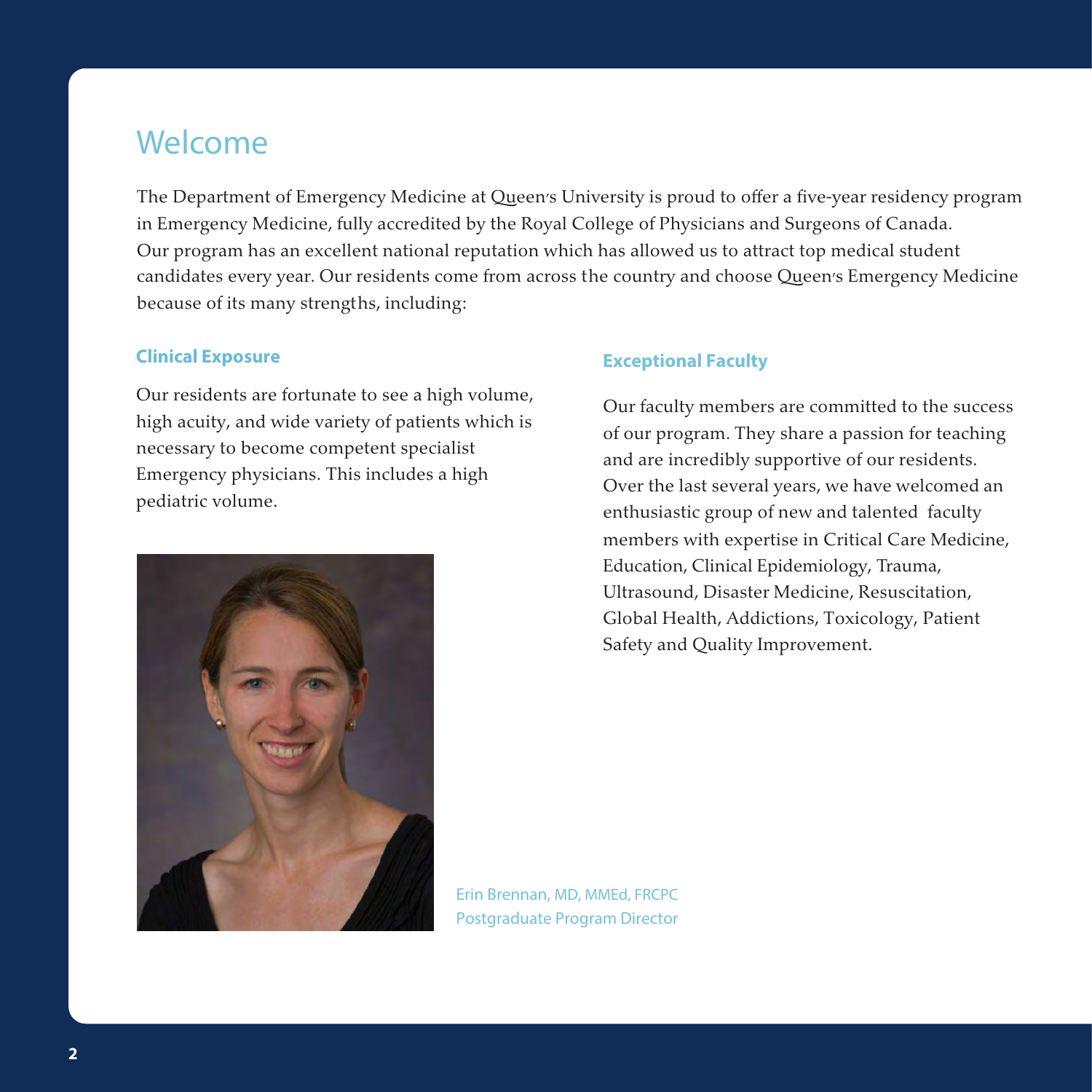#### **Simulation**

There is extensive expertise in patient simulation at Queen's. Our residents frequently use the new Clinical Simulation Centre, a state-of-the-art facility featuring four simulation labs for high fidelity mannequin scenarios including a complete operating room and two emergency rooms. Our residents and faculty are also active participants in the Simulation Olympics at CAEP.

#### **Exam Preparation**

Our Department offers the annual National Review Course in Emergency Medicine, an exam preparation course offered to all PGY5 residents.

### **Balanced Life Style**

We place a heavy emphasis on professional sustainability and resident wellness. The creation of a balanced lifestyle for faculty and residents which celebrates their interests is a major strength of our program.

#### **Environment**

Due to the smaller size of our academic centre, faculty and residents from all disciplines get to know each other personally and collaborate well in educational, clinical, and administrative areas. Our residents are a cohesive group who enjoy each others' company and have created an active social atmosphere.

### **Kingston**

The city of Kingston is continually ranked as one of the best places to work and live in Canada. Our residents and staff are happy here and enjoy the high quality of life, abundant attractions, and lower cost of living.

I hope that you will take this opportunity to learn more about our program. If you have any questions about Emergency Medicine at Queen's, please do not hesitate to contact us. I look forward to hearing from you!

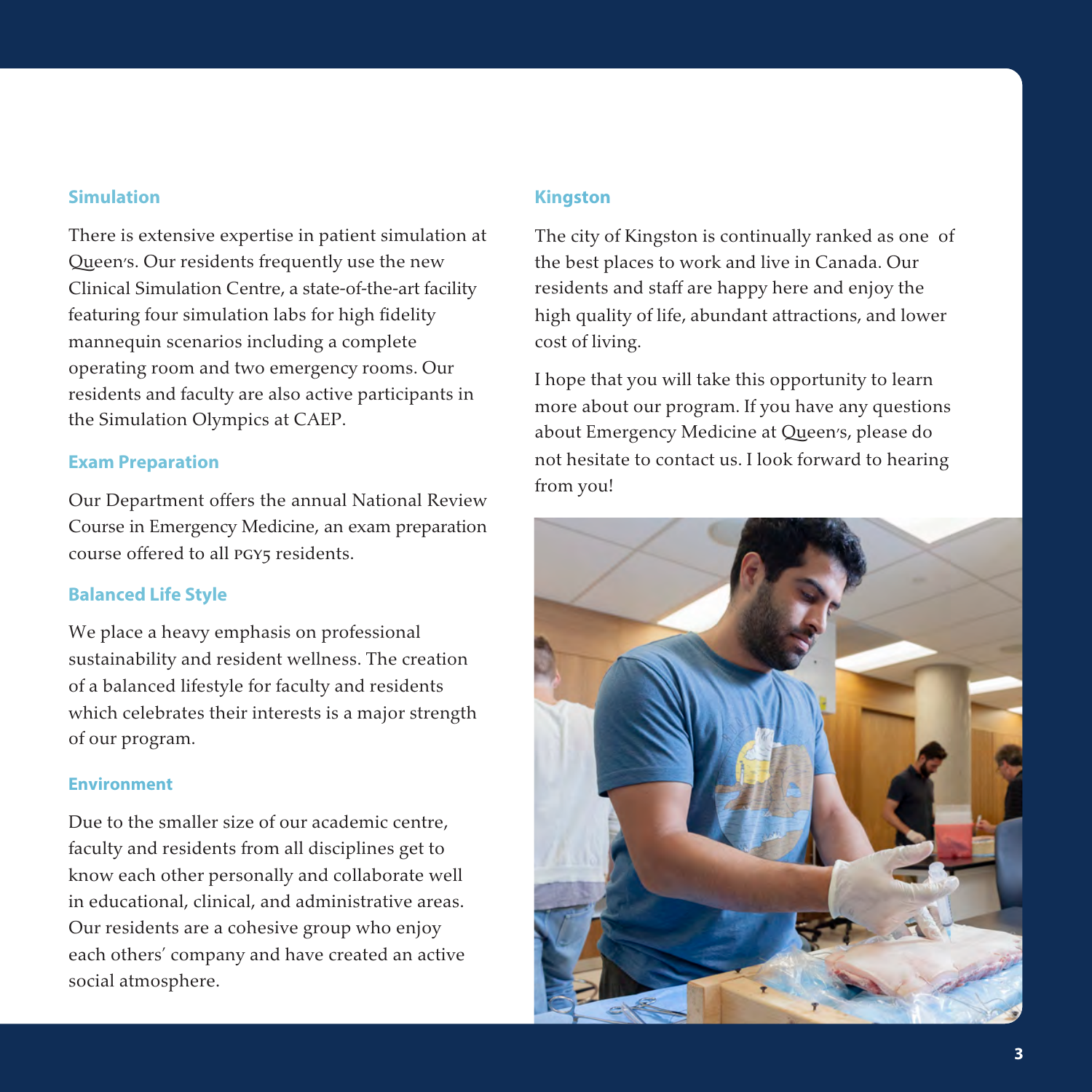### Program Structure

Our program was restructured in 2017 as a part of the Competency-Based Medical Education (CBME) initiative. All residency programs at Queen's, including Emergency Medicine, now feature a CBME curriculum that enhances resident education and assessment.

Residents progress through four stages of training during their five years in the program and start with the Transition to Discipline stage in the first year. This is followed by the Foundations of Discipline, Core of Discipline, and Transition to Practice stages. The program is focused on Emergency Medicine but residents will also spend time on targeted off-service

rotations to develop the competencies required to become a specialist in Emergency Medicine.

Residents receive longitudinal exposure to trauma, pediatics, research, and educational & procedural competencies over the five years of the program

Up to six blocks of elective time in the PGY 4 year may be taken as electives to complete training in an area of interest such as trauma, ultrasound, resuscitation or critical care medicine. Elective time may also be used to supplement training in the resident's chosen Area of Concentrated Expertise (ACE) undertaken during their PGY5 year.

|              | 1                                                     | $\overline{2}$ | 3 | 4 | 5                             | 6                    |                                        | 8                                     | 9      | 10                     | 11                        | 12                                      | 13                |
|--------------|-------------------------------------------------------|----------------|---|---|-------------------------------|----------------------|----------------------------------------|---------------------------------------|--------|------------------------|---------------------------|-----------------------------------------|-------------------|
| <b>PGY-1</b> | <b>Emergency Medicine</b>                             |                |   |   | <b>Emergency Medicine</b>     |                      |                                        | Anaesthesia                           |        | <b>EM/EMS</b>          | <b>EM</b>                 | <b>Pediatric Pediatric EM</b><br>(CHEO) | Psychiatry        |
| <b>PGY-2</b> | <b>Emergency Medicine</b>                             |                |   |   |                               | <b>Critical Care</b> |                                        | <b>Internal</b><br>Medicine           | Ob/Gyn | <b>MSK</b>             | Plastic<br><b>Surgery</b> | General<br>Surgery                      | <b>Geriatrics</b> |
| <b>PGY-3</b> | <b>Stroke</b><br><b>Emergency Medicine</b><br>Call/EM |                |   |   | <b>Pediatric EM</b><br>(CHEO) | <b>ADMIN</b>         | <b>Trauma</b><br>Elective <sup>*</sup> | Cardiology                            |        | Community<br><b>EM</b> | Advanced<br>Ultrasound/EM |                                         |                   |
| <b>PGY-4</b> | <b>Emergency Medicine (7-9 Blocks)</b>                |                |   |   |                               |                      |                                        |                                       |        | <b>Toxicology</b>      | Elective (3-6 Blocks)     |                                         |                   |
| <b>PGY-5</b> | <b>Emergency Medicine</b>                             |                |   |   |                               |                      |                                        | <b>Area of Concentrated Expertise</b> |        |                        |                           |                                         |                   |

**BLOCKS** 

Please note: The order of rotations may vary

#### **LEGEND**

Transition to Discipline **B** Foundation of Discipline **B Core of Discipline B Transition to Practice** 

\*trauma experience is gained longitudinally; residents take trauma team call during PGY3-5 and participate in all trauma activations that occur when on shift in the ED

The Emergency Medicine residency program is five years in length and each year is divided into thirteen equal blocks of four weeks each. The training program follows a competency-based curriculum and is divided into four stages.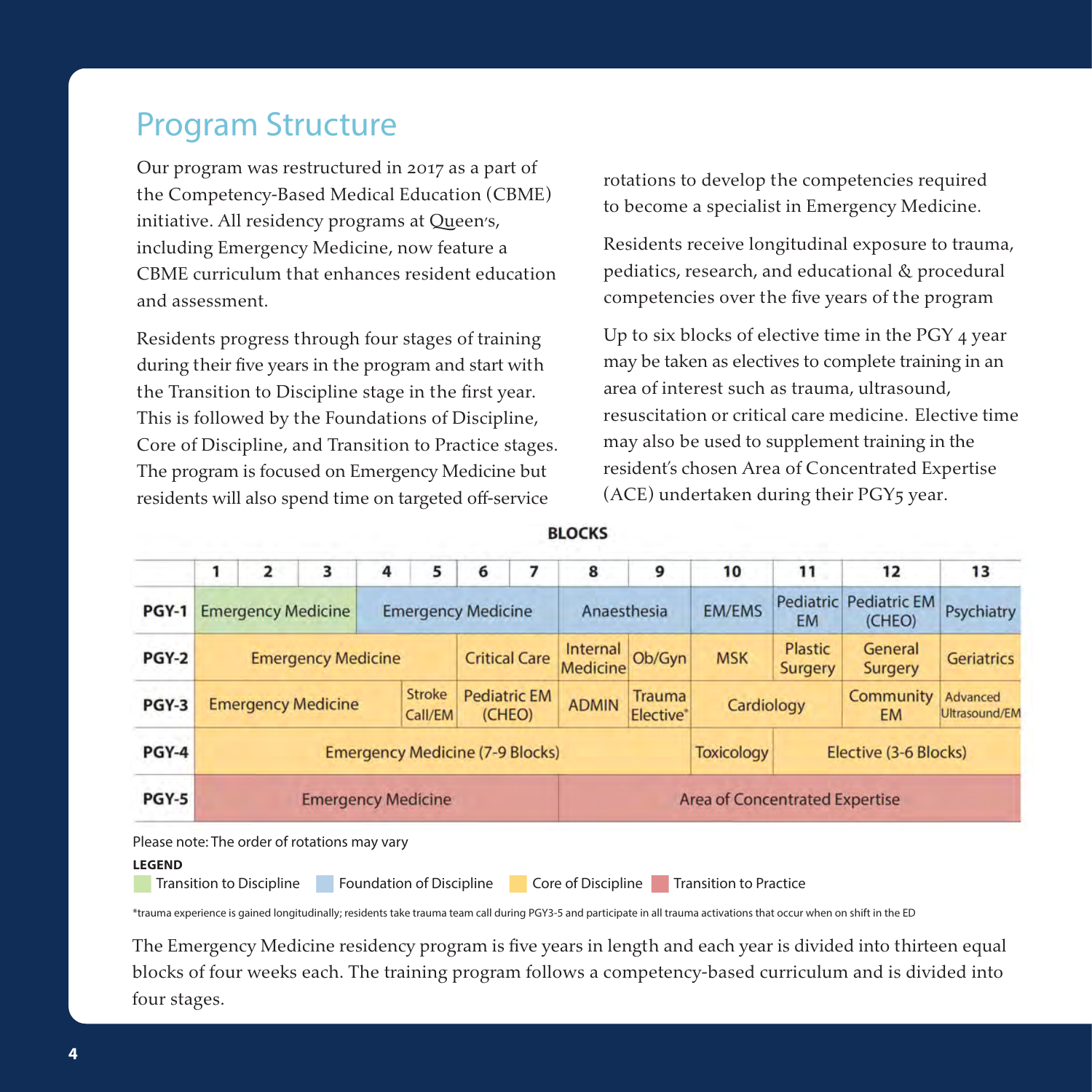### Research

The Department of Emergency Medicine values research and scholarly work. There are numerous faculty members with graduate training in clinical epidemiology and several other faculty dedicated to support resident research. In addition, there is a team of research nurses present in both Emergency Departments available to assist residents with research projects.

Funding is provided for all residents to present at national meetings. The Department also hosts an annual Resident Research Day every Spring.

Many areas of research expertise have been established in which residents can easily become involved and these include Toxicology, Clinical Decision Rules, Injury Surveillance, Emergency Department Ultrasound, Procedural Sedation, Syndromic Surveillance, Trauma, Simulation and Medical Education, Out-of-Hospital Cardiac Arrest, Global Health, and Thrombosis.

### Educational Activities

Each summer, residents participate in the Department of Emergency Medicine boot camp. Weekly full-day sessions teach procedural, ultrasound skills, and core content to help get our new residents 'up and running' while providing a refresher and teaching opportunities for more senior residents. During the academic year, residents are excused from clinical

responsibilities for one full day each week so that they may attend an Academic Day to examine a wide range of Emergency Medicine topics in-depth.

Grand Rounds consist of a case presentation by an attending staff member, 1-2 senior residents, and a junior resident on a case-based topic highlighting evidence-based practice. They provide residents with an excellent opportunity to develop their teaching skills.

Core Rounds are presented by staff physicians in a two-year cycle. There is a concentration on disorders of the body systems in the first year, while the subsequent year covers trauma, toxicology, procedural skills, environmental illness, geriatrics, and pediatrics. Non-clinical topics such as ethics and physician wellness are also covered.

Additional educational activities include Junior Resuscitation Simulation Rounds, Trauma Rounds, practice oral and written exams, cadaveric procedure labs, and airway rounds.

We have structured our curriculum for the Leader, Professional and Scholar CanMEDs competencies. Topics such as patient safety, career planning, ED administration and ethics will be taught longitudinally through residency. PGY1 residents now receive a focused teaching on critical appraisal and clinical reasoning for cardinal ED presentations.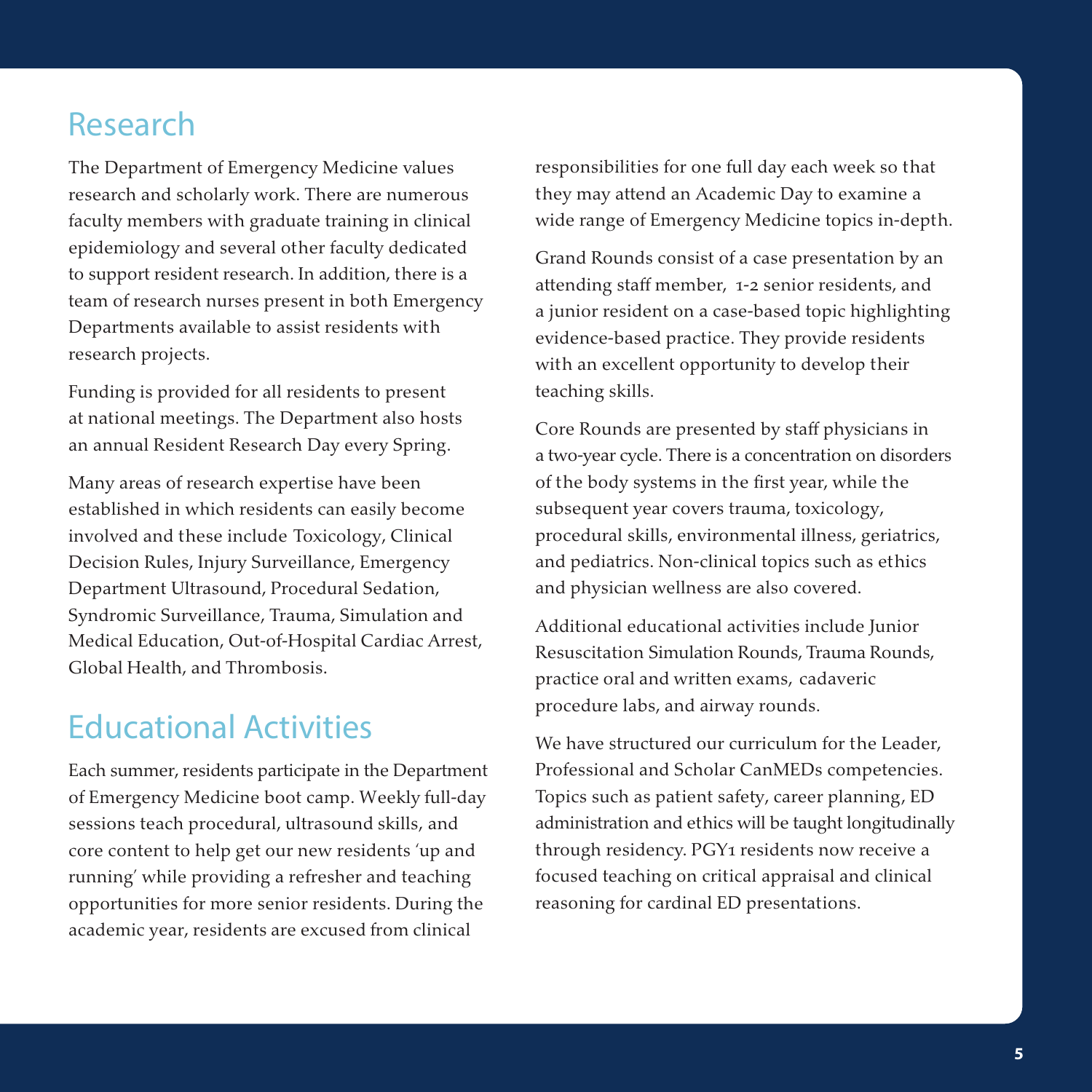### Simulation

When the new Queen's medical school building opened in 2011, it included a greatly enlarged Clinical Simulation Centre (csc) dedicated to excellence in clinical care and patient welfare. Our residents directly benefit from this state-of-the-art facility which recognizes the importance of patient simulation and surgical skills in medical education. The csc spans more than 8,000 square feet and includes four simulation labs for high fidelity mannequin scenarios including a complete operating room and two emergency rooms. There are also two large surgical skills labs for partial trainers, virtual reality-style simulators, and four debriefing classrooms linked to the simulation labs by oneway mirrors.

### Training Sites

Kingston Health Sciences Centre (khsc) – Kingston General Hospital (kgh) is southeastern Ontario's leading centre for complex-acute and specialty care. It has a busy Emergency Department and as an accredited Level 1 Trauma Centre, also serves as the major referral centre for injured patients in the area. KGH serves almost 500,000 people through its Kingston facility and 24 regional and affiliate sites. It was ranked in 2011 as one of Canada's Top Research Hospitals by Research Infosource.

KHSC - Hotel Dieu Hospital (HDH) is the ambulatory care teaching and research hospital for southeastern Ontario, providing medical care and treatment that does not require an overnight stay.

Residents also complete several rotations in Pediatric Emergency Medicine at the Children's Hospital of Eastern Ontario (cheo), located in Ottawa, and a toxicology rotation at Sick Kids Hospital in Toronto.

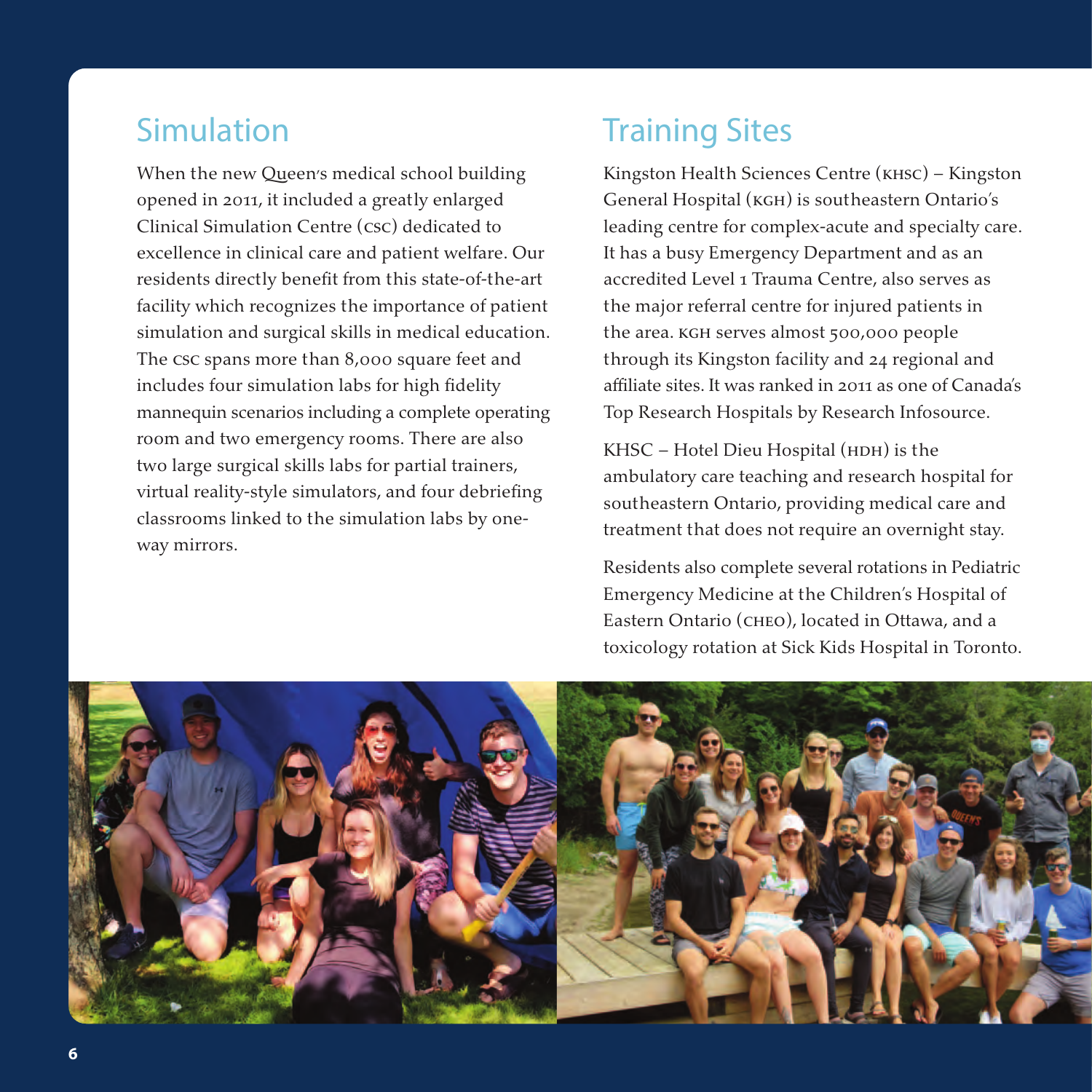## Collegial Environment

The Department has been tremendously successful in creating a collegial learning environment for our residents. Faculty provide leadership and support in all aspects the program; learning is fun and done in a positive and non-intimidating environment. We also work and teach in a multidisciplinary environment dealing with residents, clinicians, and allied health providers in virtually every discipline.

Our Department has earned a reputation for excellence in its collaborative teaching relationships.

This collegial and positive atmosphere extends outside of the hospitals. There are a variety of social activities each year including retreats, golf tournaments, ski days, baseball games, and parties. The resulting balanced lifestyle of our residents is seen as one of the major strengths of Emergency Medicine at Queen's.